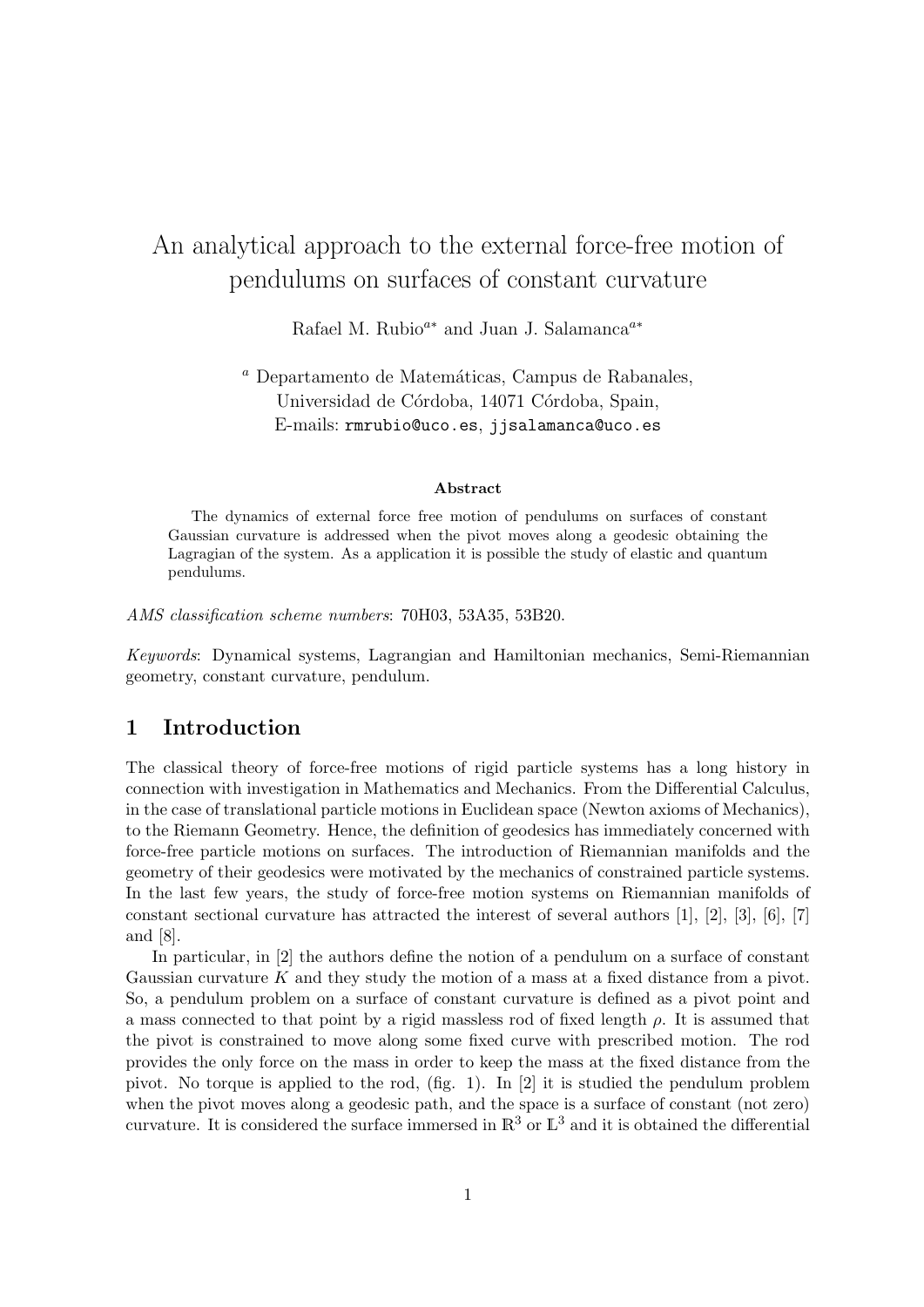motion equation by Newtonian procedure doing a laborious calculation. Moreover, the cases  $K > 0$  and  $K < 0$  are necessary to come from different forms.

In this work, we deal with the pendulum problem from an analytic point of view. This procedure allows approach simultaneously the cases of positive and negative curvature and also of zero curvature (as a limit case), with very simple computations. The key of our study is a lagragian approach, which has a 1-dimensional configuration space. As a direct consequence the internal curvature force is conservative and its potential function is easily calculated. Moreover, this method can be used to another related problems, as the elastic pendulum, or the quantum pendulum.

Mainly, this work concerns the case in which the pivot moves along a geodesic. Let *ζ* be the angle between the rod and the motion direction of the pivot. We will assume the following convention:

If the constant curvature of the space is  $K > 0$ ,

$$
\cos_K(z) = \cos(z\sqrt{K}), \quad \sin_K(z) = \sin(z\sqrt{K}), \quad \tan_K(z) = \tan(z\sqrt{K}).
$$

If the constant curvature of the space is  $K < 0$ ,

$$
\cos_K(z) = \cosh(z\sqrt{-K}), \quad \sin_K(z) = \sinh(z\sqrt{-K}), \quad \tan_K(z) = \tanh(z\sqrt{-K})
$$

The main result is the following:

*Suppose that the pivot of pendulum moves with constant speed v along a geodesic on a surface with constant curvature K. Let ζ*(*t*) *the angle at the time t between the rigid rod and the direction of pivot motion. Then the Lagrangian of the system is*

$$
\mathcal{L}(\zeta, \dot{\zeta}) = \frac{1}{2} m \dot{\zeta}^2 \sin^2(K) \frac{1}{|K|} - \frac{1}{2} m v^2 \text{sgn}(K) \sin^2(K) \sin^2(\zeta).
$$

*Therefore, the motion equation is*

$$
\frac{d^2\zeta}{dt^2} = -v^2 K \sin_K(\zeta) \cos_K(\zeta). \tag{1}
$$

Using the previous result and geometric arguments, we obtain the motion equation of the system when the pivot accelerates along a geodesic (see Section 4). Further developements are discussed in Section 5.

# **2 Preliminaries**

It is well known that a complete, simply-connected Riemannian *n*-manifold with constant sectional curvature is isometric to one of model spaces  $\mathbb{R}^n$ ,  $\mathbb{S}^n(R)$  or  $\mathbb{H}^n(R)$  (see [5]).

Let  $(\mathbb{S}^2(R), \langle , \rangle_1)$  be the 2-dimensional sphere of radius R, endowed with the metric induced from  $(\mathbb{R}^3, \langle , \rangle)$ , where

$$
\langle , \rangle = dx^2 + dy^2 + dz^2.
$$

Consider the coordinate system  $\{U_1, \Phi = (\varphi, \theta)\}\$ in  $S^2(R)$  with  $U_1 = \Phi^{-1}((0, \pi) \times (0, 2\pi))$ and  $\Phi^{-1}(\varphi,\theta)=(x,y,z)$ , being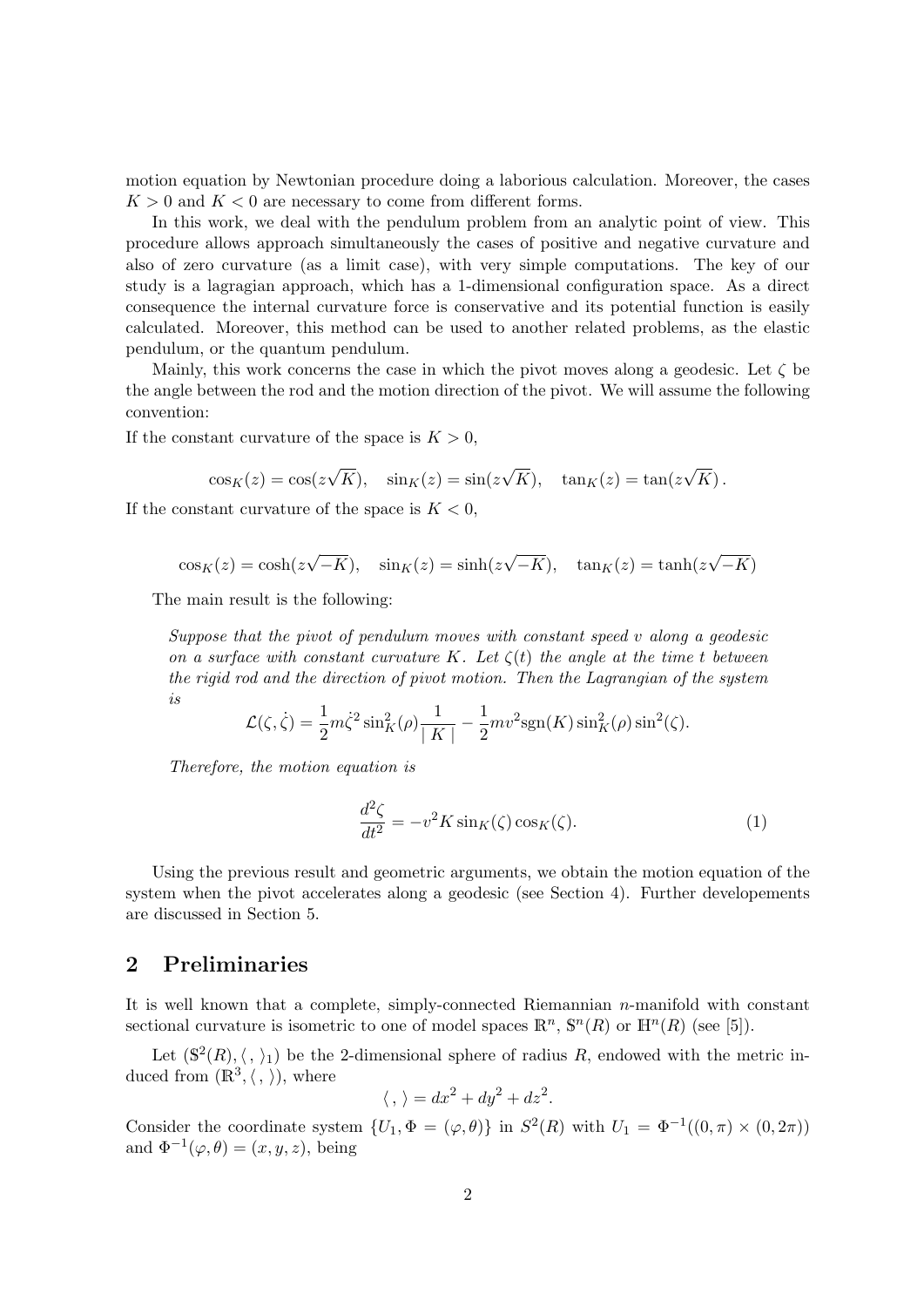

Figure 1: Pendulum motion

$$
x = R \sin \varphi \cos \theta
$$
  
y = R \sin \varphi \sin \theta  
z = R \cos \varphi

In this coordinate system the metric is given by

$$
\langle , \rangle_1 = R^2 d\varphi \otimes d\varphi + R^2 \sin^2 \varphi d\theta \otimes d\theta,
$$

and the non-zero Christoffel symbols are  $\Gamma^{\theta}_{\varphi\theta} = \cot \varphi$  and  $\Gamma^{\varphi}_{\theta\theta} = -\sin \varphi \cos \varphi$ .

Let's consider also the hyperbolic plane  $(\mathbb{H}^2(R), \langle , \rangle_2)$ , where

$$
\mathbb{H}^2(R) = \{(x, y, z) \in \mathbb{R}^3 / x^2 + y^2 - z^2 = -R^2\}
$$

and  $\langle , \rangle_2$  is the induced metric from the Lorentz-Minkowski spacetime  $\mathbb{L}^3$ . Let  $\{U_2, \Psi = (\alpha, \beta)\}\$  be the coordinate system in  $\mathbb{H}^2(R)$  with  $U_2 = \Psi^{-1}((-\infty, \infty) \times (-\infty, \infty))$ and  $\Psi^{-1}(\alpha, \beta) = (x, y, z)$ , where

$$
x = R \cosh \alpha \sinh \beta
$$
  
y = R \sinh \alpha  
z = R \cosh \alpha \cosh \beta

The metric is given by

$$
\langle , \rangle_2 = R^2 d\alpha \otimes d\alpha + R^2 \sinh^2 \alpha d\beta \otimes d\beta
$$

and the non-zero Christoffel symbols are  $\Gamma^{\beta}_{\alpha\beta} = \coth \alpha$  and  $\Gamma^{\alpha}_{\beta\beta} = -\sinh \alpha \cosh \beta$ .

# **3 Rigid pendulum**

Firstly, we deal with the rigid pendulum problem in the case that the pivot moves along a geodesic of its space, with constant speed. We will do analogously the study for  $K > 0$  and  $K<0$ .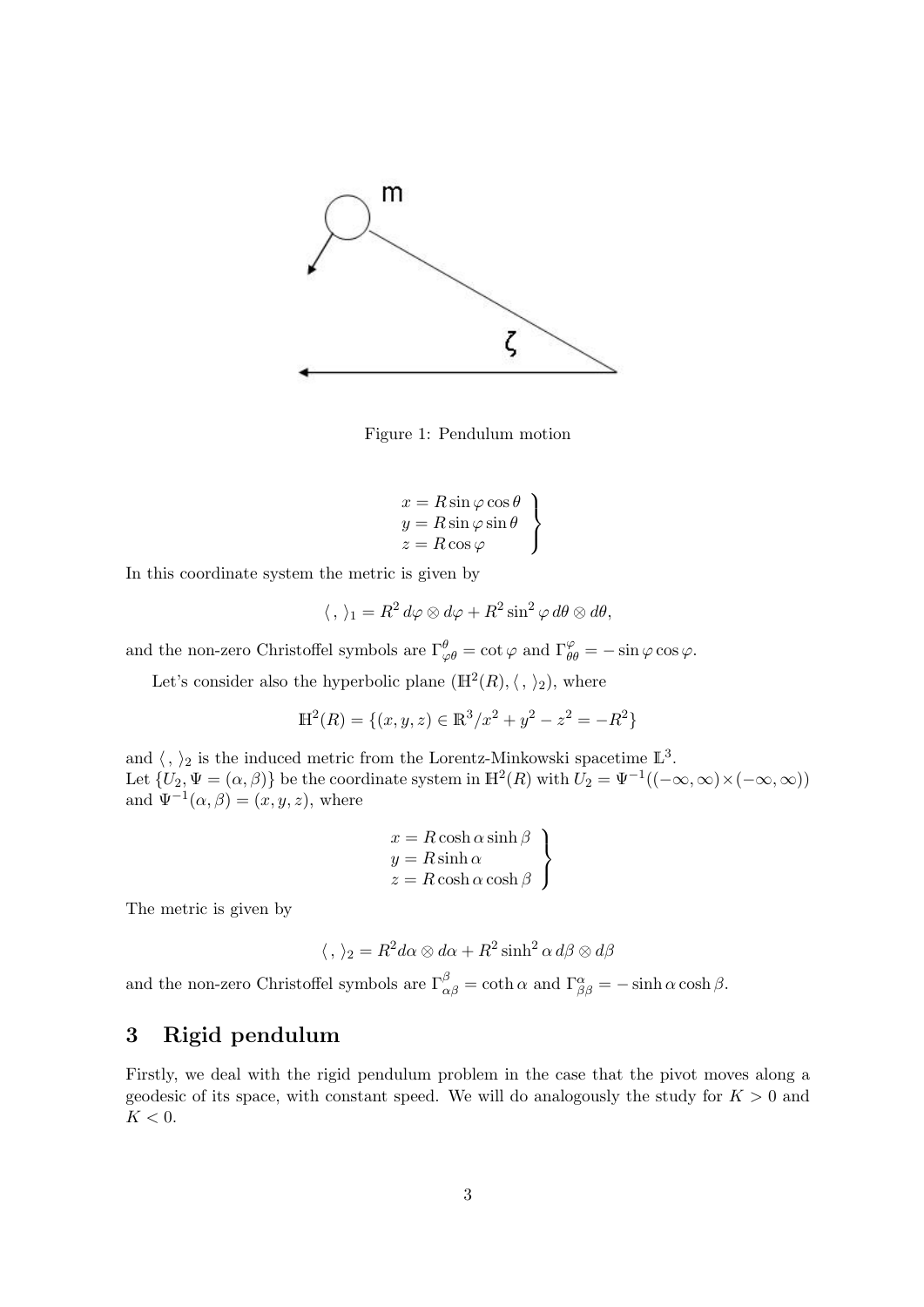

Figure 2: Infinitesimal triangle

#### **3.1 Spherical case, kinetic energy**

Note that in the case  $K > 0$  we must require that  $\rho < \pi R$  to guarantee that the mass and the rod are on the same side of the geodesic line.

Suppose that the pivot moves along the geodesic  $\varphi = \frac{\pi}{2}$  with constant speed. Let's take a reference associated to the pivot. Denote by  $\zeta$  the angle between the rigid rod and the direction of pivot motion.

The Lagrangian of the system has two components, on the one hand, the kinetic energy of the mass **T**, and on the other hand, the potential energy **V**, which is due to the curvature of space, i.e.,  $V = 0$  if the space is flat.

Consider the isosceles geodesic triangle formed in an infinitesimal temporal interval, by the rod and the arc *dl* traced by the mass (fig. 2).

The Sine Theorem for Spherical Geometry allows us to write

$$
dl = R \sin(\rho/R) d\zeta = \frac{1}{\sqrt{|K|}} \sin(\rho\sqrt{|K|}) d\zeta,
$$

thus

$$
\tilde{v} = \frac{dl}{dt} = \dot{\zeta} \sin(\rho \sqrt{|K|}) \frac{1}{\sqrt{|K|}}.
$$

Therefore, if the particle has mass *m*, the kinetic energy is given by

$$
\mathbf{T} = \frac{1}{2}m\dot{\zeta}^2\sin^2(\rho\sqrt{|K|})\frac{1}{|K|}.
$$

#### **3.2 Spherical case, potential energy**

Consider the coordinate system  $\{U_1, \Phi = (\varphi, \theta)\}\$  with the metric  $\langle , \rangle_1 = R^2 d\varphi \otimes d\varphi +$  $R^2 \sin^2 \varphi \, d\theta \otimes d\theta$ , and suppose that the pivot moves along the geodesic  $\varphi = \frac{\pi}{2}$  with constant speed *v*. Obtain us the mass acceleration due to the curvature, note that in the flat case the angle  $\xi$  is simply constant. So, suppose that the mass moves along the curve

$$
\left. \begin{array}{c} \varphi = \varphi_0 \\ \theta = \frac{v}{R} t \end{array} \right\}
$$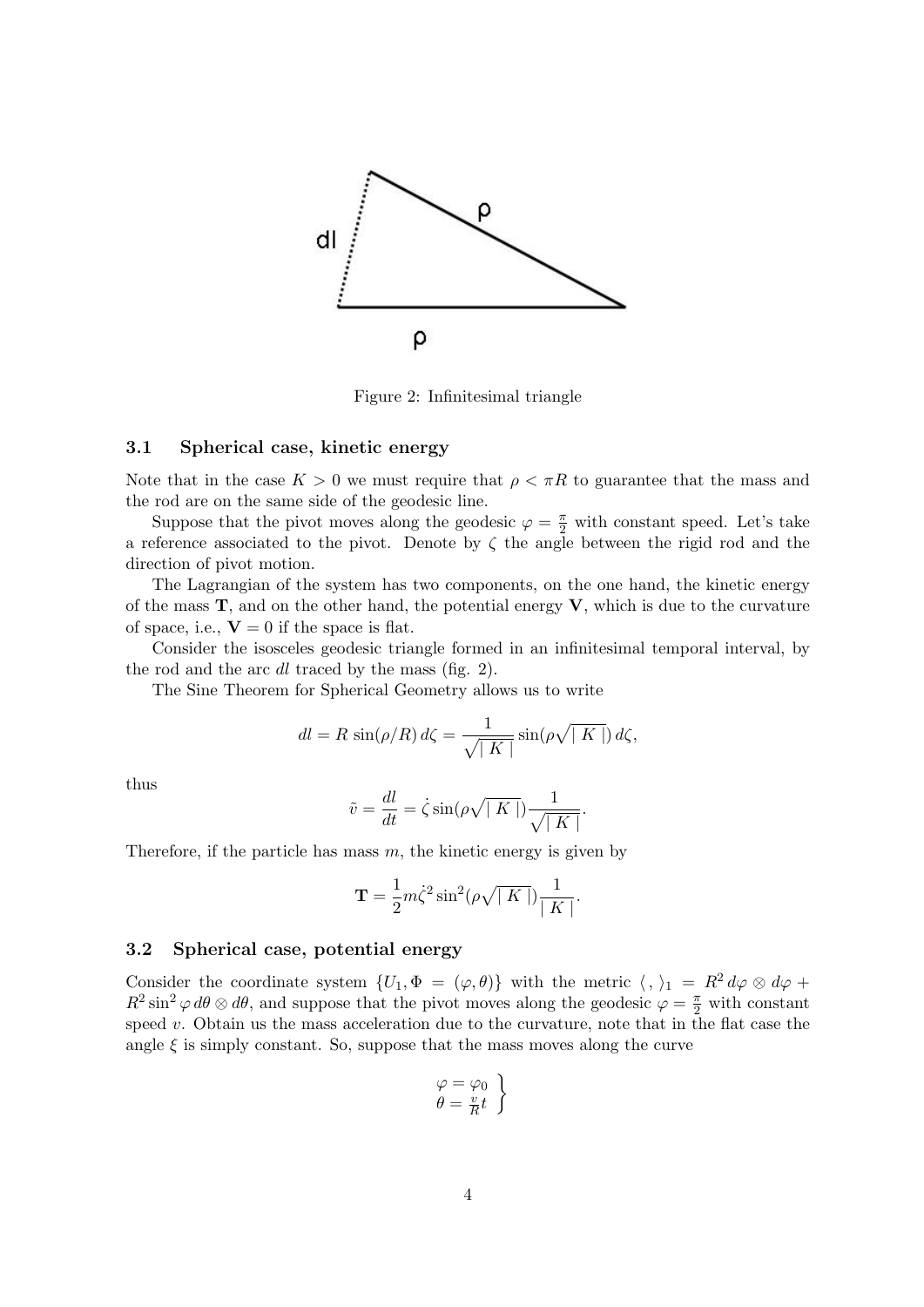

Figure 3: Geodesic triangle

Its acceleration is given by

$$
a = \frac{v^2}{R^2} \Gamma^{\varphi}_{\theta\theta} \frac{\partial}{\partial \varphi} = -\frac{v^2}{R^2} \sin(\varphi) \cos(\varphi) \frac{\partial}{\partial \varphi}.
$$

As consequence, the external force that we must be to apply on the rod will be  $\mathbf{F}_e = ma$ and the curvature potential energy **V** satisfies  $\mathbf{F} = -\text{grad}(\mathbf{V})$ , where  $\mathbf{F} = -\mathbf{F}_e$ . Hence,

$$
\mathbf{V} = \int_{\pi/2}^{\varphi} R^2(-m\sin(\varphi)\cos(\varphi)) \frac{v^2}{R^2} d\varphi = \frac{m}{2}v^2\cos^2\varphi
$$

where we have taken  $\pi/2$  as origin energy. Again, using the Sine Theorem (fig. 3) we obtain

$$
\cos(\varphi) = \sin(\zeta)\sin(\rho/R).
$$

Thus

$$
\mathbf{V}(\zeta) = -\frac{m}{2}v^2 \sin^2(\rho/R) \sin^2(\zeta).
$$

Now, we can enunciate the following Theorem,

**Theorem 3.1** *Suppose that the pivot of pendulum moves with constant speed v along a geodesic on a surface with constant curvature*  $K > 0$ . Let  $\zeta(t)$  the angle at the time t be*tween the rigid rod and the direction of pivot motion. Then the Lagrangian of the system is*

$$
\mathcal{L}(\zeta, \dot{\zeta}) = \frac{1}{2} m \dot{\zeta}^2 \sin^2(\rho/R) \frac{1}{K} - \frac{1}{2} m v^2 \sin^2(\rho/R) \sin^2(\zeta)
$$
 (2)

*Therefore, the motion differential equation is given by*

$$
\frac{d^2\zeta}{dt^2} = -v^2 K \sin(\zeta) \cos(\zeta) \tag{3}
$$

If we do  $K \to 0$ ,

$$
\sin(\rho) \simeq \rho \sqrt{|K|}
$$

and

$$
\lim_{K \to 0} \mathcal{L} = \frac{1}{2} m \dot{\zeta}^2 \rho^2,
$$

obtaining the Lagrangian function of the pendulum moving in the Euclidean plane, when the pivot moves along a straigh line with constant speed.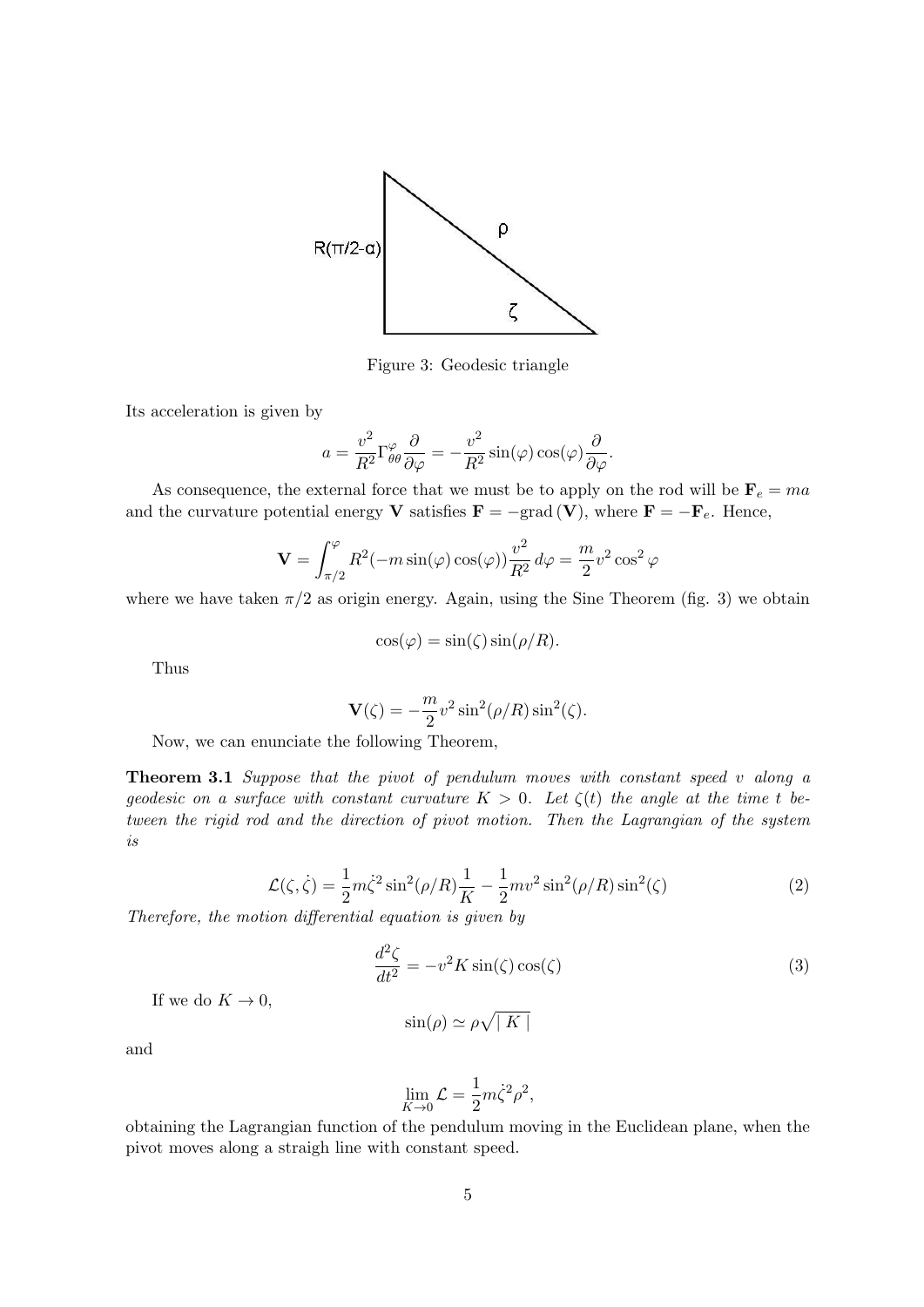#### **3.3 Hyperbolic case, kinetic energy**

Consider us now, the pivot moving along the geodesic  $\alpha = 0$ , with constant speed *v*. Analogously to the spherical case, we take a reference joint with the pivot and we denote *ζ* the angle between the rigid rod and the direction of pivot motion.

If we consider the isosceles hyperbolic differential triangle (fig. 2), and making use of the corresponding theorems of the Hyperbolic Geometry, we can to conclude that the kinetic energy of the system is given by

$$
\mathbf{T} = \frac{m}{2}\dot{\zeta}^2 \sinh(\rho/R) \frac{1}{|K|}.
$$

#### **3.4 Hyperbolic case, potential energy**

Reasoning as the in spherical case, we consider that the pivot moves along the geodesic  $\alpha = 0$ . If the mass moves along the curve

$$
\left.\begin{array}{c}\alpha=\alpha_0\\\beta=\frac{v}{R}t\end{array}\right\},
$$

we can to calculate the curvature potential function,

$$
\mathbf{V} = \int_0^\alpha R^2(-m\sinh(\alpha)\cosh(\alpha))\frac{v^2}{R} = -\frac{m}{2}v^2\sinh(\alpha)\,,
$$

where we have taken 0 as origin energy. Again, using the Sine Theorem in the hyperbolic case, we obtain

$$
\sinh(\alpha) = \sin(\zeta)\sinh(\rho/R).
$$

Thus,

$$
\mathbf{V} = -\frac{m}{2}v^2 \sinh^2(\rho/R)\sin^2(\zeta).
$$

**Theorem 3.2** *Suppose that the pivot of the pendulum moves with constant speed v along a geodesic on a surface with constant curvature*  $K < 0$ . Let  $\zeta(t)$  the angle at the time t between *the rigid rod and the direction of pivot motion. Then the Lagrangian of the system is given by*

$$
\mathcal{L}(\zeta, \dot{\zeta}) = \frac{1}{2} m \dot{\zeta}^2 \sinh^2(\rho/R) \frac{1}{|K|} + \frac{1}{2} m v^2 \sinh^2(\rho/R) \sin^2(\zeta).
$$
 (4)

*Therefore, the motion differential equation is*

$$
\frac{d^2\zeta}{dt^2} = v^2 |K| \sinh(\zeta) \cosh(\zeta). \tag{5}
$$

With our convention, we can to enunciate (compare with [2], Theorem A):

**Theorem 3.3** *Suppose that the pivot of pendulum moves with constant speed v along a geodesic on a surface with constant curvature K. Let ζ*(*t*) *the angle at the time t between*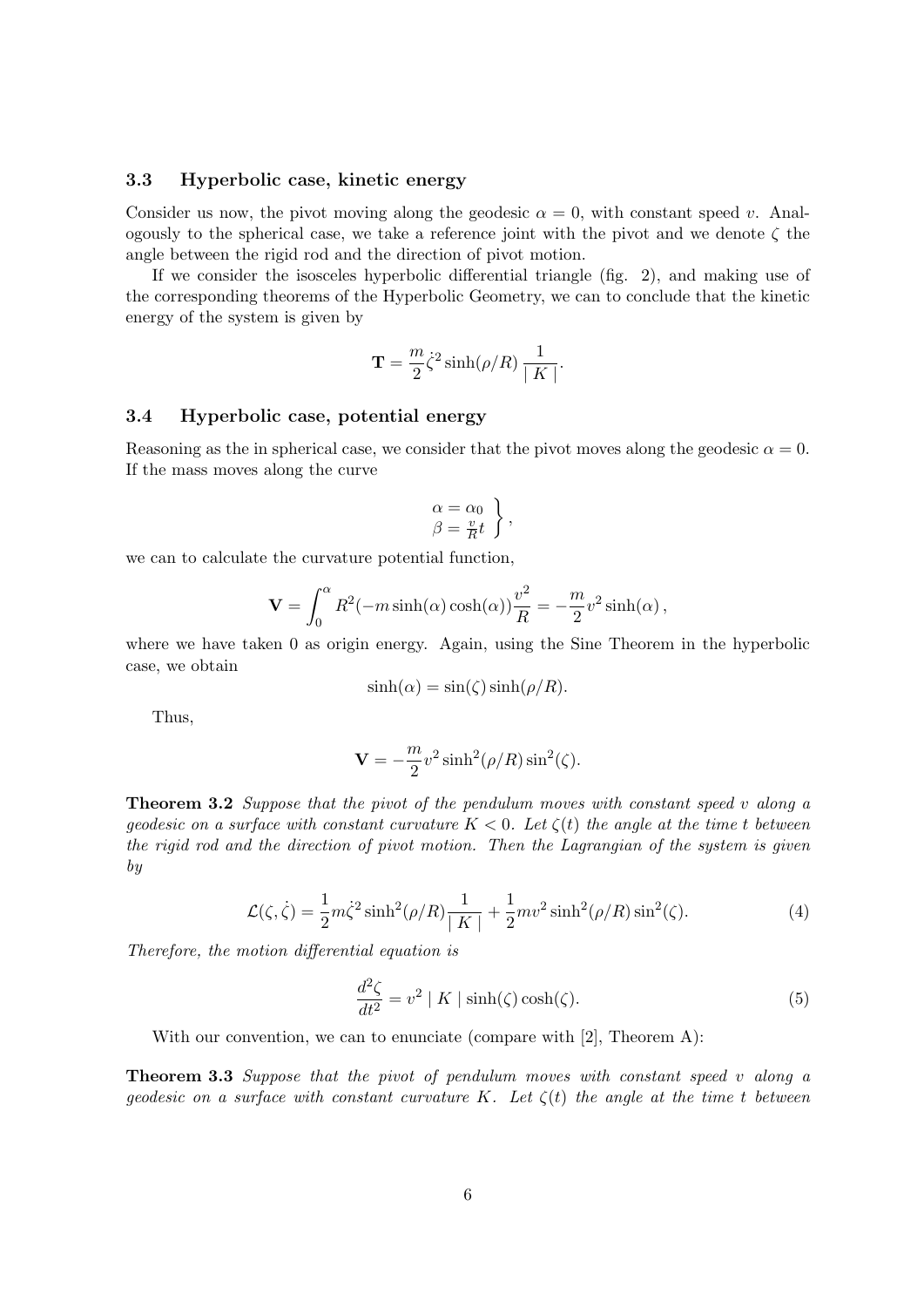*the rigid rod and the direction of pivot motion. Then the Lagrangian of the system is given by*

$$
\mathcal{L}(\zeta, \dot{\zeta}) = \frac{1}{2} m \dot{\zeta}^2 \sin^2(K) \frac{1}{|K|} - \frac{1}{2} m v^2 \text{sgn}(K) \sin^2(K) \sin^2(\zeta).
$$

*Therefore, the motion differential equation is*

$$
\frac{d^2\zeta}{dt^2} = -v^2 K \sin_K(\zeta) \cos_K(\zeta).
$$

**Remark 3.4** Suppose  $K > 0$  and consider the motion equation (3). Making the change  $u = 2\zeta$ , we obtain the differential equation

$$
\frac{d^2u}{dt^2} = -v^2K\sin(u),\tag{6}
$$

which is the equation of planar pendulum of length 1 in Euclidean space subject to a constant gravitational field of magnitude  $g = v^2 K$ . Its stable and unstable equilibria at  $u = 0$  and  $u = \pi$ , correspond to the stable  $\zeta = 0$  and unstable  $\zeta = \pi/2$  equilibria of the pendulum on the spherical surface.

On the other hand, if  $K < 0$ , making  $u = \pi - 2\zeta$  in the motion equation (5), we obtain, in similar form, that  $\zeta = \pi/2$  is stable equilibria and  $\zeta = 0$  is unstable equilibria.

Moreover, it is well known that the equation (6) can be exactly solved in term of a elliptic integral of first kind (see [9], for instance), which cannot be evaluated in a closed form.

A first approximation to this problem in arbitrary constant curvature is given for small oscillations around the stable equilibria points of this physical system. That is, for small *u*,  $\sin K u \simeq u$ , and the equation of motion is approximated by

$$
\frac{d^2u}{dt^2} = -v^2 \mid K \mid u.
$$

Observe that the previous equation represents a simple harmonic oscillator of frequence  $\omega =$  $v\sqrt{|K|}$ .

#### **3.5 A first integral**

Since the Hamiltonian function  $H$  is time independent, it is an integral on phase space and it represents the system energy. Using the standard notation  $(q_{\zeta}, p_{\zeta})$  in the phase space, we can write

$$
p_{\zeta} = \frac{\partial \mathcal{L}}{\partial \dot{\zeta}} = m \dot{\zeta} \sin^2_K(\rho) \frac{1}{|K|}.
$$

The Legendre transformations allow us to give

$$
\mathcal{H}(\zeta, \dot{\zeta}) = \frac{1}{2} m \dot{\zeta}^2 \sin^2(K) \frac{1}{|K|} + \frac{1}{2} m v^2 \text{sgn}(K) \sin^2(K) \sin^2(\zeta).
$$
 (7)

Moreover, it is easy to see that  $H$  is constant if and only if

$$
2\left(\frac{d\zeta}{dt}\right)^2 - Kv^2\cos(2\zeta)
$$

is constant (compare with [2, Prop. 1]).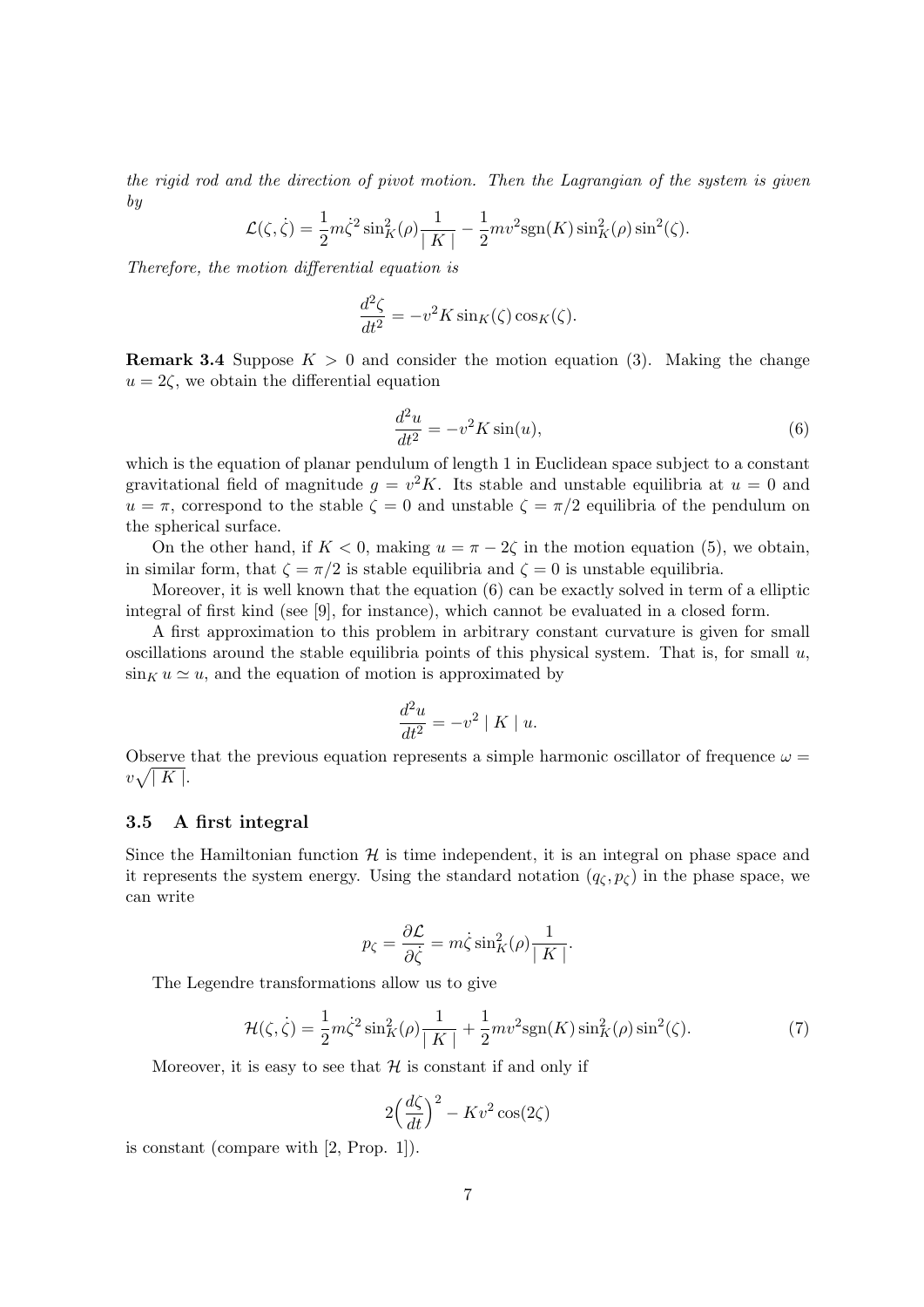

Figure 4: Triangle

# **4 Accelerated pivot**

Suppose now that the pivot moves along a geodesic path with lineal acceleration  $a(t)$ . We come to compute the acceleration induced by the accelerated pivot at the mass making use of a geometric argument. We follow the following steps:

a) Translate to the mass the pivot acceleration  $a(t)$ .

b) Transform this acceleration in angular acceleration between the rod and the geodesic path traced by the pivot.

c) Project on the orthogonal direction to the rod.

Indeed, consider the geodesic triangle of the figure 4. The translated acceleration to the mass is given by

$$
a(t)\cos_K(d),
$$

and the angular acceleration by

$$
\frac{a(t)\cos_K(d)}{R\sin_K(\rho)}.
$$

Finally, in order to project, it is enough to multiply by  $cos(\mu)$ 

$$
\frac{a(t)\cos_K(d)\cos(\mu)}{R\sin_K(\rho)}.
$$

On another hand, taking into account the previous triangle, from the Pythagoras and Cosine Theorem in non-Euclidean geometries, we have

$$
\cos_K(\mu) = \sin_K(\zeta) \cos_K(h) \text{ and } \cos_K(\rho) = \cos_K(d) \cos_K(h),
$$

thus  $\cos_K(d) \cos_K(\mu) = \cos_K(\rho) \sin_K(\zeta)$ . As a consequence, the searched acceleration is

$$
\sqrt{|K|}a(t)\cot_K(\rho)\sin_K(\zeta(t)).
$$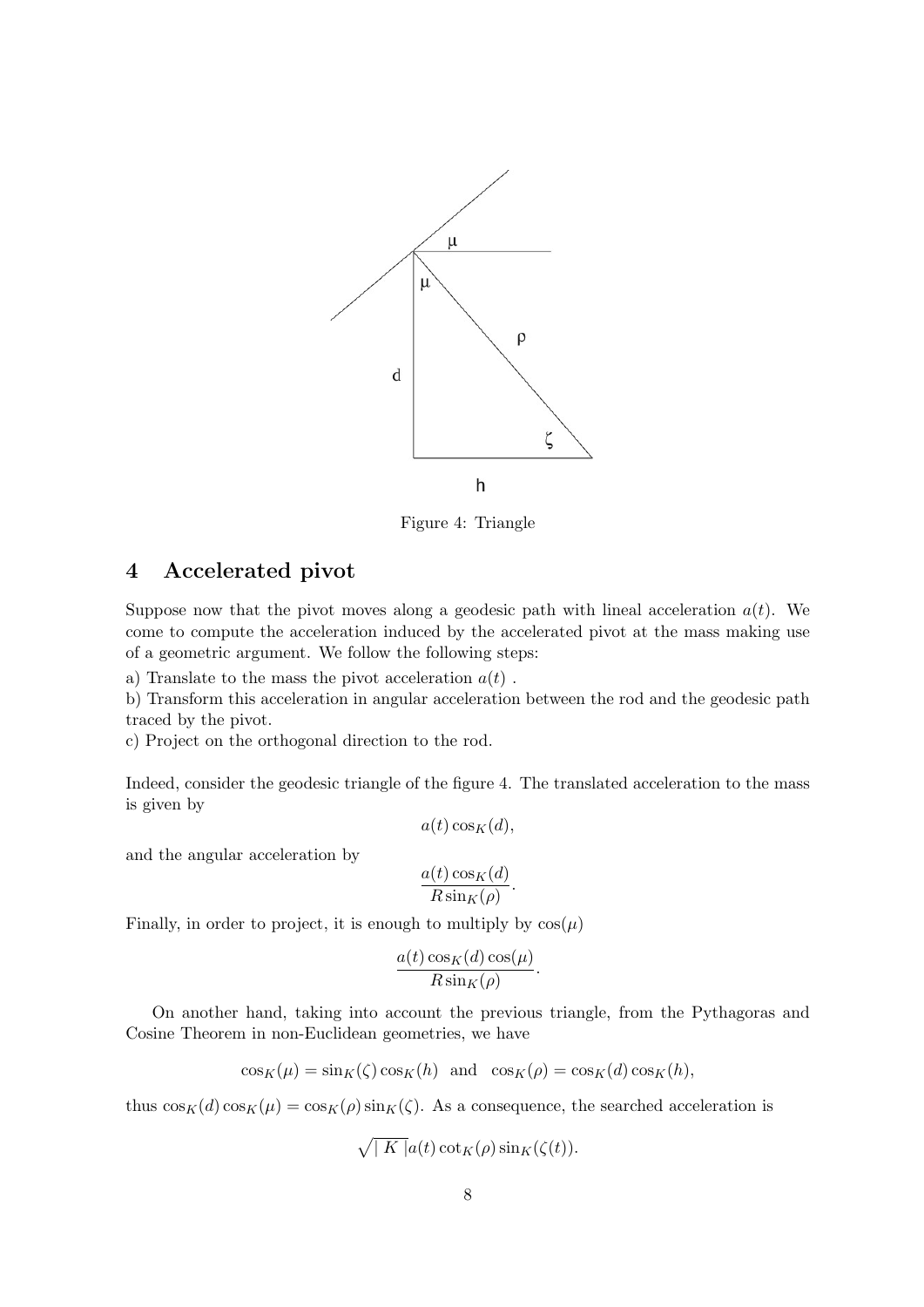So, we prove in a different approach the result ([2, Theorem D])

**Theorem 4.1** *Assume that the pivot moves with speed v*(*t*) *along a geodesic on a surface with constant curvature*  $K$ *. Let*  $\zeta(t)$  *the angle that the rigid rod makes with the direction of the motion of the pivot. Then the pendulum satisfies the differential equation*

$$
\frac{d^2\zeta}{dt^2} = -v(t)^2 K \sin(\zeta(t)) \cos(\zeta(t)) + \sqrt{|K|} a(t) \cot \frac{\zeta(t)}{t}, \sin(\zeta(t)),
$$

*where*  $a(t) = \frac{dv}{dt}$ .

# **5 Some further physical applications**

As a first application, consider us the case of a pendulum whose pivot moves along a geodesic on a surface of constant curvature with constant speed *v* and whose rod is elastic. Let *k* be the elastic constant of the rod, let  $\rho$  be the length of the rod and let  $l(t)$  be the elongation of the rod at the time *t*. Our analytical approach allows us to initiate the study of dynamical system in similar form as the rigid case. So, it is not difficult to see that its Lagrangian function is given by

$$
\mathcal{L}(\zeta, l, \dot{\zeta}, \dot{l}) = \frac{1}{2}m\dot{\zeta}\sin^2_K(\rho + l)\frac{1}{|K|} - \frac{1}{2}mv^2\text{sgn}(K)\sin^2_K(\rho + l)\sin^2_K(\zeta) + \frac{1}{2}ml^2 - \frac{1}{2}kl^2
$$

Secondly, we will make an approximation to the quantum system. Denote  $\overline{m} := m \sin^2_K(\rho) / |\overline{m}|$ *K |*. Then, (7) can be written, for  $K > 0$ , in terms of  $\zeta$  and  $p_{\zeta}$  as

$$
\mathcal{H}(\zeta, p_{\zeta}) = \frac{p_{\zeta}^2}{2\overline{m}} + \frac{1}{2}\overline{m}v^2K\sin^2(\zeta).
$$

Observe that the same expression, up an additive term, is obtained for *K <* 0. Therefore, a suitable time independient Schrodinger equation for this system can be described as

$$
-\frac{\hbar^2}{2\overline{m}}\frac{d^2\psi}{d\zeta^2} + \frac{1}{2}\overline{m}v^2K\sin^2(\zeta)\psi = E\psi,
$$

where  $\psi(\zeta)$  is a complex function representing the wave function of the mass particle in this physical system. Observe that it is expected that the energy should take quantized values. In fact, if it is assumed that  $\psi$  is confined in a region where  $\zeta$  is close to 0, the previous equation, in this first approximation, corresponds to the quantum harmonic oscillator, whose energy is found to be

$$
E_n = \hbar v \sqrt{|K|} \left( n + \frac{1}{2} \right), \text{ for all } n \in \mathbb{N}.
$$

Observe that, within this simplification, in the quantum of energy,  $\hbar v\sqrt{|K|}$ , appears the speed of the rod and the curvature of the ambient space.

## **Acknowledgments**

The authors are partially supported by the Spanish MEC-FEDER Grant MTM2010-18099.